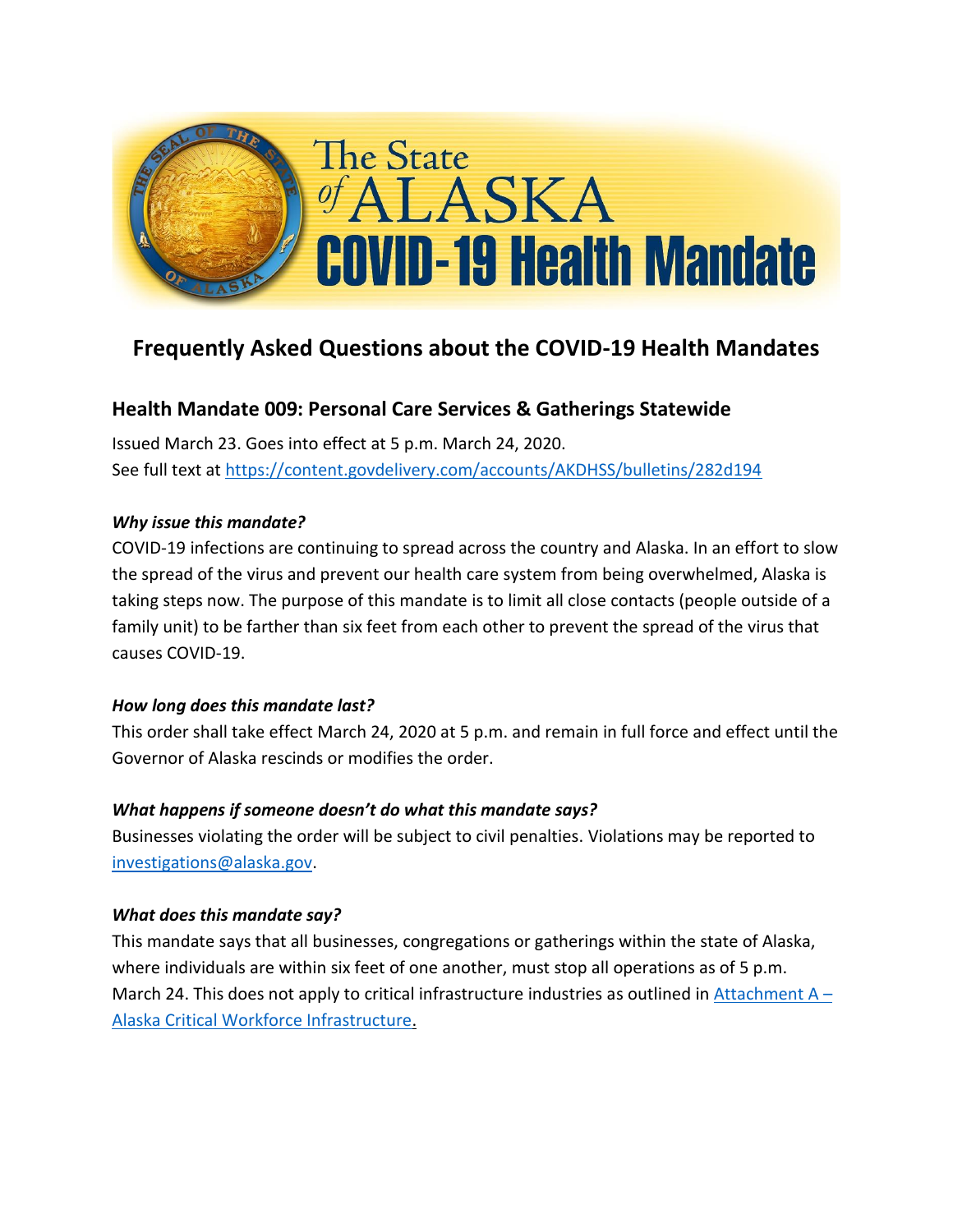### *How many people can gather in a group under this mandate?*

No gatherings of more than 10 people may take place. If a gathering of less than 10 people does take place, people must be six feet apart from each other. This is in **any setting** outside of an emergency or diagnostic health care setting within a health care facility.

### *If my business isn't involved in personal care, can I adjust my workplace configuration and schedule to allow for social distancing of six feet or more?*

Yes. The goal is to reduce physical touch or proximity within six feet unless in an emergency or diagnostic setting within a health care facility. It is especially important to reserve personal protective equipment for use by primary care providers. If your business or operation can strategically plan to follow social distancing guidelines and precautionary cleaning measures, then you can continue to operate.

### *What specific businesses are included in this mandate?*

All personal care occupations that require service delivery within six feet of the client, including but not limited to:

- Hair salons
- Day spas and esthetics locations
- Nail salons
- Barber shops
- Tattoo shops
- Body piercing locations
- Massage therapy locations
- Tanning facilities
- Rolfing, reiki, acupuncture, acupressure, and similar services
- Tanning facilities

### *Can these services be delivered at home?*

No. The prohibitions in this mandate apply to services that may be delivered in the customer's home or in the home of the licensee.

### *Does this mandate prohibit in-person treatment by licensed health care providers—such as chiropractic, physical therapy, naturopathy or prescribed massage therapy?*

Yes. As outlined in [Mandate 5.1,](https://gov.alaska.gov/wp-content/uploads/sites/2/COVID-19-Health-Mandate-005.pdf) all elective, routine, non-urgent or non-emergent in-person health care and personal services are prohibited. The goal is to reduce physical touch or proximity within six feet unless in an emergency or diagnostic setting within a health care facility. It is especially important to reserve personal protective equipment for use by primary care providers. Providers are encouraged to deliver telehealth services as appropriate.